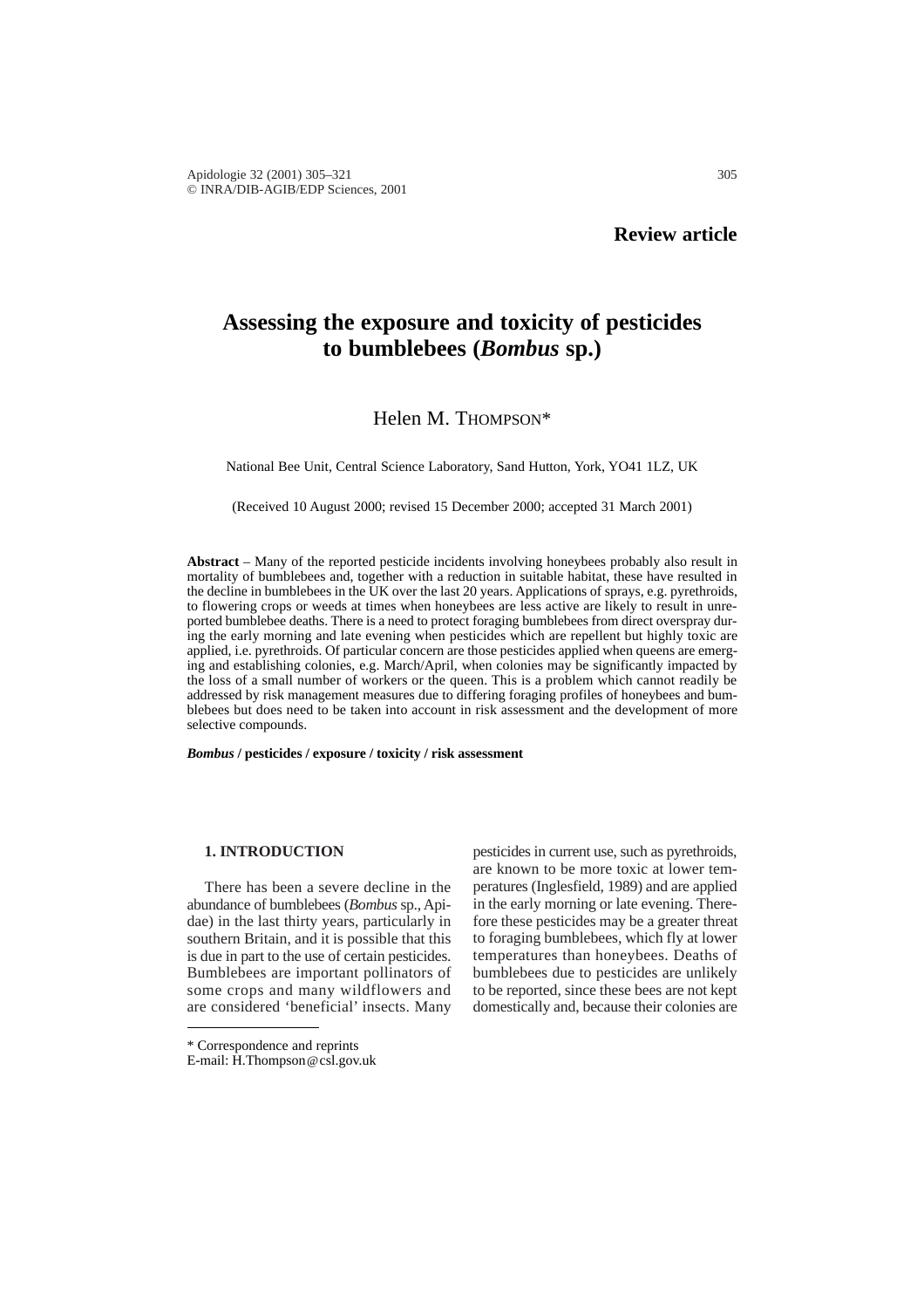relatively small, they will die in small numbers.

All bumblebee species form colonies which are small in comparison to honeybee colonies. A colony of several hundred workers is considered large in bumblebees (Alford, 1975) compared with a full colony size of around 30000 individuals, for honeybees (Seeley, 1985). The life cycle of bumblebees in temperate regions differs from that of honeybees in that only the queens over-winter. The rest of the colony – workers and males – survive only for a single season. Bumblebee species differ considerably in the details of the life cycle, having different colony life times and seasonalities. Mated queens emerge from February to May (in the northern hemisphere) depending on species, feeding and establishing a new colony, collecting pollen and nectar to feed their first batch of worker larvae, and feeding themselves. Often the queen works alone for more than a month and this is a time when bumblebees are much more vulnerable than honeybees. In addition, as they have smaller colonies even when fully established, a single bumblebee worker is more important to the survival of the colony than a single honeybee worker. This review evaluates the data available on pesticide exposure and toxicity in bumblebees and identifies possible risk assessment approaches.

#### **2. ASSESSING PESTICIDE EXPOSURE**

#### **2.1. Crops**

A review of literature was carried out to collate currently available information on the use of crop plants by bumblebees (Thompson and Hunt, 1999). All insectpollinated crops known to be grown in the UK were included and cereal crops were considered as a single group. Of 59 crops considered (not including cereals), bumblebees are known to visit 43 (73%) of them and are likely to visit a further 13. Bumblebees

were consistently faster foragers (visited more flowers per minute) than honeybees on all except on three of the crops listed (Sunflower (*Helianthus annuus)*, cherries/plums *(Prunus* sp.), blackberry (*Rubus fruticosus*)). No records of bumblebees collecting honeydew from aphids on cereals crops could be found. However, *Bombus lucorum* and other species have been reported to collect honeydew, usually on trees, in Russia, Finland, USA and the UK (Bishop, 1994; Brian, 1957; Teras, 1985). It is reasonable to suggest that bumblebees actually use the majority of our insectpollinated crop plants to a large extent and they are therefore likely to be exposed to many pesticide applications.

# **2.2. Wild flowers**

Bumblebees will also be exposed to pesticides if they are foraging on wild flowers that grow under crops or in field margins (Thompson and Hunt, 1999). Wild flowers associated with crops were divided into two groups – weeds (mostly annuals) which grow in ploughed fields with crops; and field margin species (mostly perennials) which grow in unploughed field boundaries and hedgerows. Bumblebees using the former group, arable weeds, are likely to be more exposed to pesticides than bumblebees foraging on field margins, because farmers should be trying to avoid spraying the field margins and hedgerows with pesticides.

The arable weed flora consists of plants growing underneath crops and often up to the field edge. Due to the annual disturbance of ploughing, perennial plants are unable to establish here, with the exception of those which can regenerate from broken root fragments such as field bindweed (*Convolvulus arvensis*). The flora is therefore made up predominantly of annual species, most of which are not favoured by bumblebees. However, any bees foraging on these species will be directly exposed to pesticide sprays. Four of the weed species – field pansy (*Viola*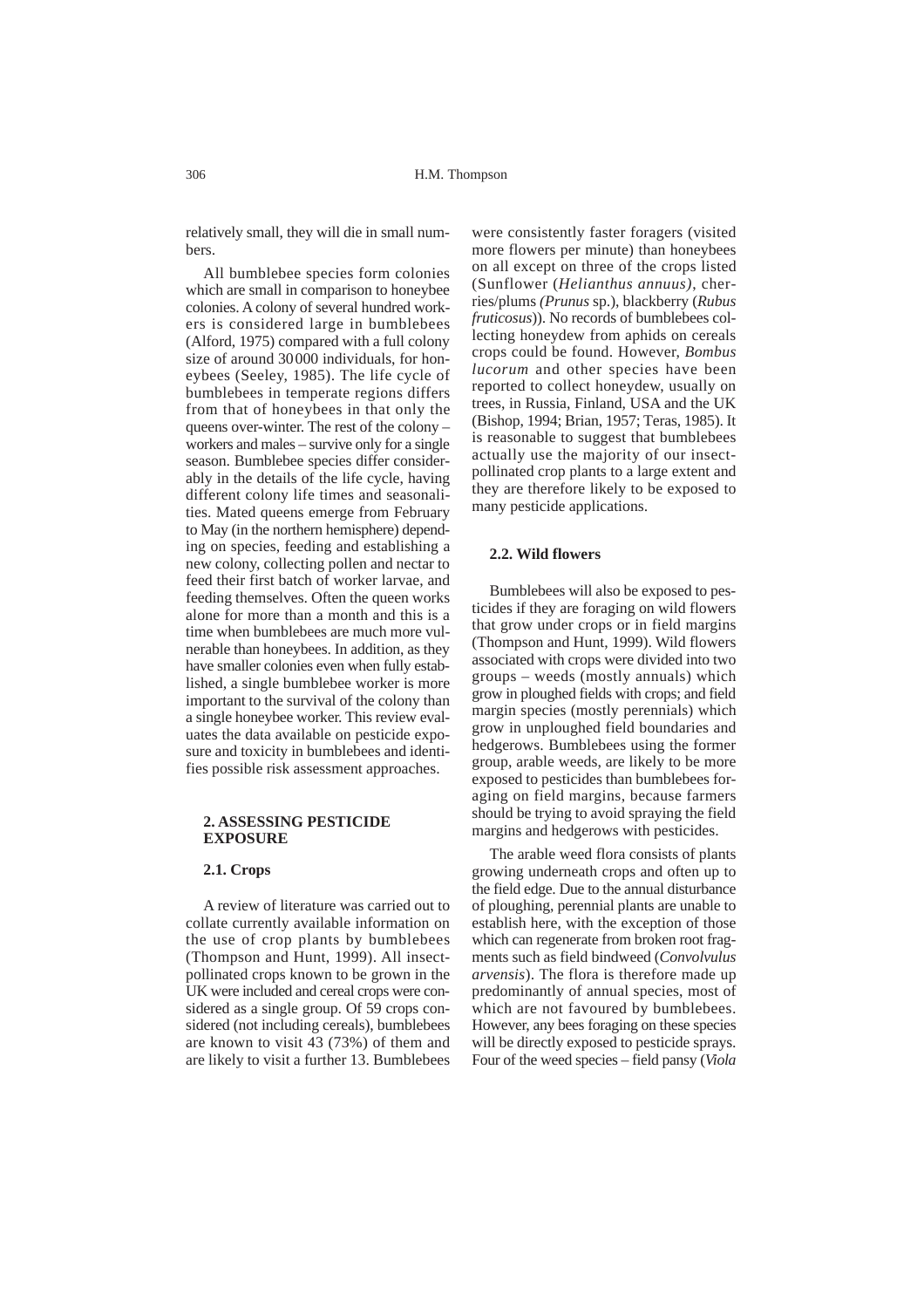*arvensis*), field bindweed (*Convolvulus arvensis*)*,* deadnettles (*Lamium* sp.), and common poppy (*Papaver rhoeas*) exhibit features common to bumblebee pollinated flowers (Proctor et al., 1996). Two of these – red dead-nettles (*Lamium purpurem*) and field bindweed (*Convolvulus arvensis*) – are considered to be important to certain types of bumblebee in the seasonal succession of forage plants. This suggests that bumblebees will be exposed to pesticides even when they are not foraging on the crop.

In Britain, the flora of field margins and hedgerows is much more variable than the arable weed flora (Barr et al., 1996; Mountford et al., 1994). Fussell and Corbet's (1992) national survey of flowers used by bumblebees was used as a basis for compiling a list of field margin and hedgerow flowers. Thirty-one plant species were identified, all of which are common in the field margin/hedgerow in at least some parts of the country (Stace, 1997). Woody species that make up hedges, such as hawthorn, were not included as the flowers are less likely to be exposed to pesticides. All those identified were either perennial or biennial, with the exception of borage and some species of vetch and geranium, and all are considered important forage for bumblebees. *Lamium album*, white deadnettle, is of particular importance. It is an early flowering species and it is used extensively in the early Spring by foraging queens of longtongued species (Fussell and Corbet, 1992; Prys-Jones, 1982).

#### **2.3. Seasonal and diel foraging patterns of bumblebees**

In general, the bumblebee season runs from mid-March to mid-October in Britain, with a peak in numbers during the summer. The timing of queens emerging from hibernation correlates with temperature (Goodwin, 1995; Prys-Jones, 1982). The order in which the species emerge from hibernation is relatively consistent and the two long-tongued species (*B. pascuorum* and *B. hortorum*) are the last species to emerge. This means that foraging queens of these species in the process of founding colonies can be vulnerable to the effects of pesticides later in the year than those of other species.

The foraging and flying activity of bumblebees during the day has been recorded by many authors. Normally, the pattern observed is that the number of foragers peaks in the early morning and evening, with a drop in numbers in the middle of the day (Plowright and Laverty, 1984; Alford, 1975). Bumblebees also tend to start foraging earlier in the day than honeybees, and finish later in the evening (Fussell and Corbet, 1991; Corbet et al., 1993). This is very different from the activity pattern for honeybees, in which the number of foragers peaks in the middle of the day (Fig. 1). The combination of two factors is thought to combine to account for the difference in foraging activity between bumblebees and honeybees – the effects of ambient temperature and the effects of exploitative competition with honeybees.

#### **2.4. Likelihood of exposure of queens and workers to pesticides**

There are a number of classes of insecticide applied to crops during the periods when queens are emerging and establishing colonies (Thompson and Hunt, 1999). Amongst these are the pyrethroid insecticides which are often applied to flowering crops during early morning or late evening. Therefore, pyrethroids can be applied to oilseed rape crops in full flower at times of day when, although honeybees are less active, bumblebee species are at their most active.

Although the application of insecticides to non-flowering crops is not of immediate concern there are likely to be flowering weeds around many of these crops which are attractive to bumblebees. Generally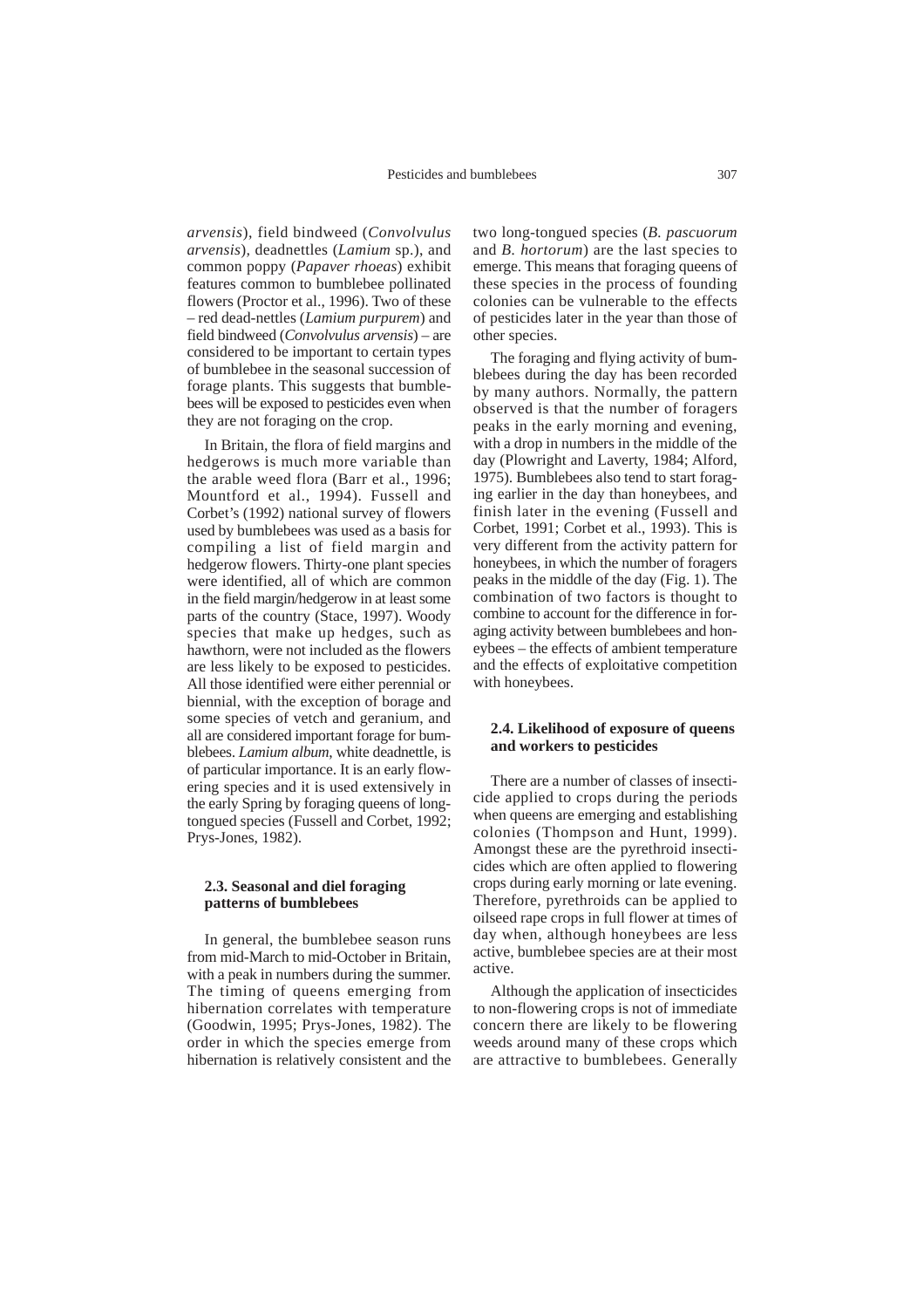

**Figure 1.** Comparison of diel foraging activity of honeybees and bumblebees.

queens emerge between February and mid-June depending on species and during this period many of the common weed species are in flower. Flowering weeds are unlikely to be visited by significant numbers of honeybees and therefore are likely to be overlooked by spray operators. Therefore the presence of flowering weeds in and around agricultural crops is probably important in determining the exposure of bumblebees.

#### **3. ASSESSING TOXICITY**

#### **3.1. Contact and oral toxicity**

A number of methods for testing the toxicity of pesticides to bumblebees (Tab. I) have evolved over the last few years based on the established methods for honeybee toxicity testing (OECD, 1998a; OECD, 1998b). By far the majority of tests have been developed using *B. terrestris* which is the species used commercially for pollination, e.g. in glasshouses, and is therefore readily available.

Table II shows the contact and oral toxicity of a range of pesticides to honeybee and bumblebee species both in terms of per bee and per g bee. There are very limited data for bumblebee species other than

*B. terrestris* although the data available shows the toxicity on a weight basis to be similar. It can be seen that generally the toxicity of the pesticides, for which data are available, are generally lower to bumblebees than honeybees when expressed on a weight basis. However, it should also be remembered that the data are limited in terms of number and type of insecticide. There is a need to increase the amount of toxicity data available for bumblebees in order to support the assumption that they are less susceptible than honeybees.

# **3.2. Brood effects**

A small number of studies have established methods to assess the effects of insect growth regulators (IGR) on bumblebee brood. The structure of the nest makes assessments of effects on larvae more complicated than for honeybees. (De Wael et al., 1995) evaluated the effects of IGRs using photographs of the colony to evaluate gross effects. Thompson and Barrett (in press) evaluated the use of a novel IGR on tomatoes on the viability of bumblebee colonies (approx. 200 workers) in glasshouses. The number of dead larvae ejected from the colony were assessed and compared with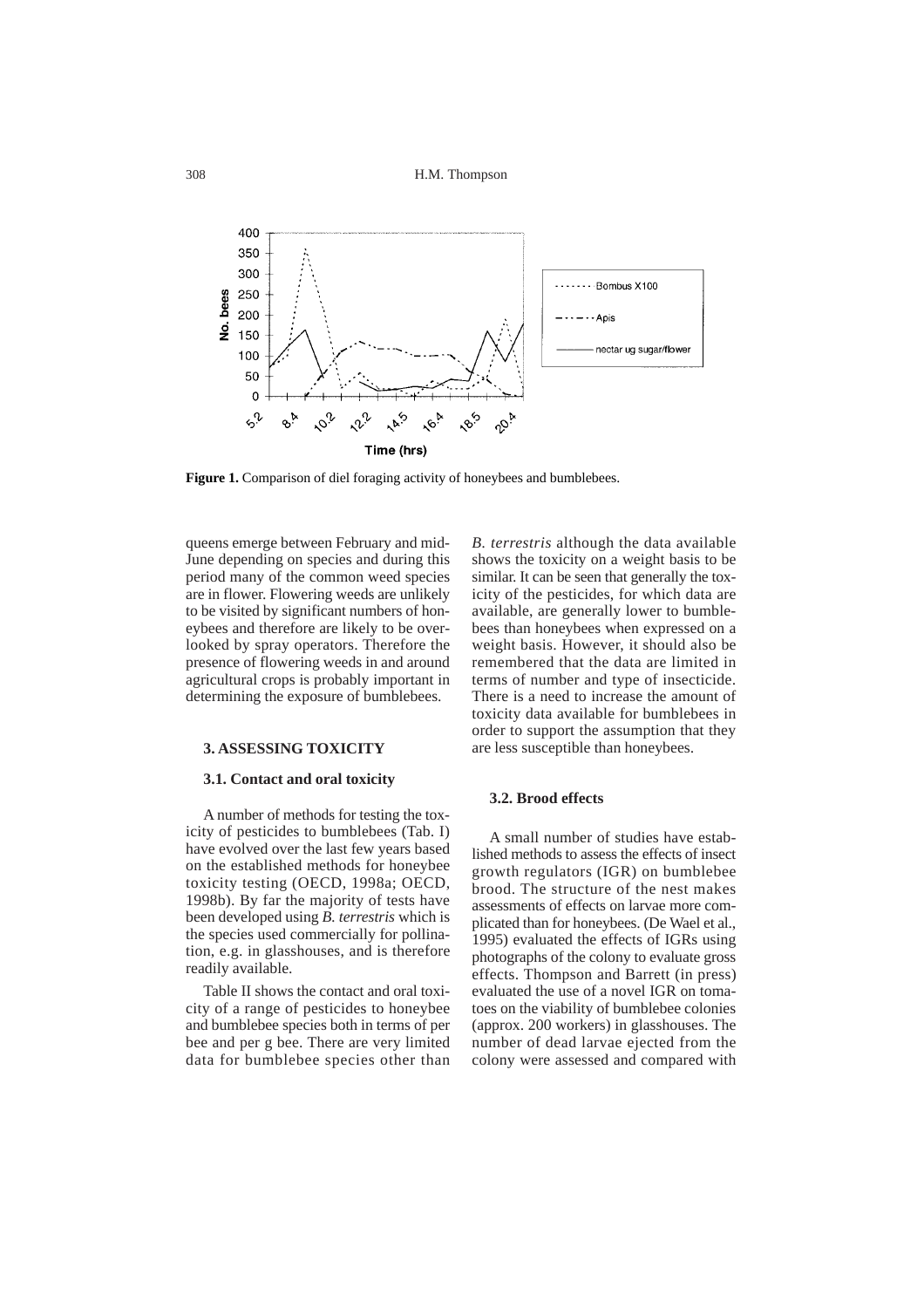#### Pesticides and bumblebees 309

| Contact                                                                                                                                                                                                                                                                                                                                                                                                                                                                                                                                                                                                                                                                                                      | Oral                                                                                                                                                                                                                                                                                                                                                                                                                                                                                                                                                                                                                                                                                                                        |
|--------------------------------------------------------------------------------------------------------------------------------------------------------------------------------------------------------------------------------------------------------------------------------------------------------------------------------------------------------------------------------------------------------------------------------------------------------------------------------------------------------------------------------------------------------------------------------------------------------------------------------------------------------------------------------------------------------------|-----------------------------------------------------------------------------------------------------------------------------------------------------------------------------------------------------------------------------------------------------------------------------------------------------------------------------------------------------------------------------------------------------------------------------------------------------------------------------------------------------------------------------------------------------------------------------------------------------------------------------------------------------------------------------------------------------------------------------|
| 1 µl acetone dissolved pesticide formulation,<br>ventral thorax 2nd-3rd pairs of legs, 10 bees per<br>concentration, 5 concentrations, 24 h mortality.<br>Link between bumblebee size and $LD_{50}$ , linear<br>regression (Van der Steen et al., 1996)                                                                                                                                                                                                                                                                                                                                                                                                                                                      | Active ingredient dissolved in 50% sucrose, indi-<br>vidually fed with calibrated pipettes, kept iso-<br>lated, probit analysis mortality at 24, 48, 72 h,<br>$LD_{50}$ related to size of bee (Drescher and Geusen-<br>Pfister, 1991)                                                                                                                                                                                                                                                                                                                                                                                                                                                                                      |
| (Sublethal test) Anaesthetised with $CO_2$ , 1 µl<br>drop formulated pesticide in acetone on thorax<br>(Tasei et al., 1994)                                                                                                                                                                                                                                                                                                                                                                                                                                                                                                                                                                                  | Collected and kept as contact, fed on sucrose<br>containing pesticide, treatment 4 groups of<br>8 workers, mortality and uptake checked daily<br>(corrected for evaporation) (Tasei et al., 1994)                                                                                                                                                                                                                                                                                                                                                                                                                                                                                                                           |
| 30 s $CO2$ , 1 µl drop formulated pesticide in<br>acetone, controls acetone alone, applied to thorax,<br>8-10 bees per box 1 dm <sup>3</sup> fed 35% sucrose.<br>20 °C in dark, mortality checked daily (Tasei<br>et al., 1994)                                                                                                                                                                                                                                                                                                                                                                                                                                                                              | 30 µl formulated pesticide dissolved in 50%<br>sucrose, offered to individuals in micropipettes<br>then 72% sucrose ad libitum, kept in transpar-<br>ent cups $20 °C$ , 55% rel humidity, 4–6 doses,<br>30 bees per dose (Gretenkord and Drescher,<br>1993)                                                                                                                                                                                                                                                                                                                                                                                                                                                                 |
| As honeybee test (Schaefer et al., 1993)                                                                                                                                                                                                                                                                                                                                                                                                                                                                                                                                                                                                                                                                     | Formulated pesticide dissolved in 30% sucrose,<br>fed to 10 bees of comparable body weight for<br>24 h (Schaefer et al., 1993)                                                                                                                                                                                                                                                                                                                                                                                                                                                                                                                                                                                              |
| Mortality in control $\leq 10\%$ , mean weight of bees<br>determined, anaesthetised for as short a time as<br>possible, test substance dissolved in acetone,<br>bees kept in dark at $25 \pm 2$ °C, 30 bees per con-<br>centration, 5 concentrations test substance,<br>2 replicates in time preceeded by range finding<br>test, 1 µl test solution pipetted on ventral part of<br>thorax between 2nd and 3rd pairs of legs, bees<br>housed together by dose and fed sucrose solu-<br>tion ad libitum, mortality recorded 24, 48, 72 h.<br>Toxic reference 40% dimethoate or 25%<br>parathion 3 concentrations and acetone control,<br>$LD_{50} \mu g$ /bee or $\mu g/g$ bee (Van der Steen et al.,<br>1996) | 30 bees per dose, mortality in control $\leq 10\%$ ,<br>bees individually caged for dosing, mean weight<br>of bees determined, deprived of food 2–3 h before<br>dosing, not anaesthetised with $CO2$ pesticide dis-<br>solved in sucrose, kept in dark at $25 \pm 2$ °C,<br>5 concentrations test substance, 2 replicates in<br>time preceded b y range finding, 10 µl test solu-<br>tion fed so cannot be contaminated, 2 h dosing<br>period, after dosing bees housed together by dose,<br>and fed sucrose ad libitum, mortality recorded,<br>24, 48 and 72 h. Toxic reference 40% dimethoate<br>or 20% parathion, 3 concentrations and control,<br>$LD_{50} \mu g/$ bee or $\mu g/g$ bee (Van der Steen et al.,<br>1996) |

the results from control and diflubenzuron treated glasshouses (Fig. 2). This shows the increase in larval mortality over time in the IGR treated colonies with maximum levels reached by 9 days after application in the diflubenzuron treated colony and 15 days in the novel IGR treated colonies.

# **3.3. Sublethal effects**

Table III shows the reported sublethal effects of pesticides on honeybees and bumblebees. Although there are a number of other sub-lethal effects which may not themselves cause concern, e.g. repellency and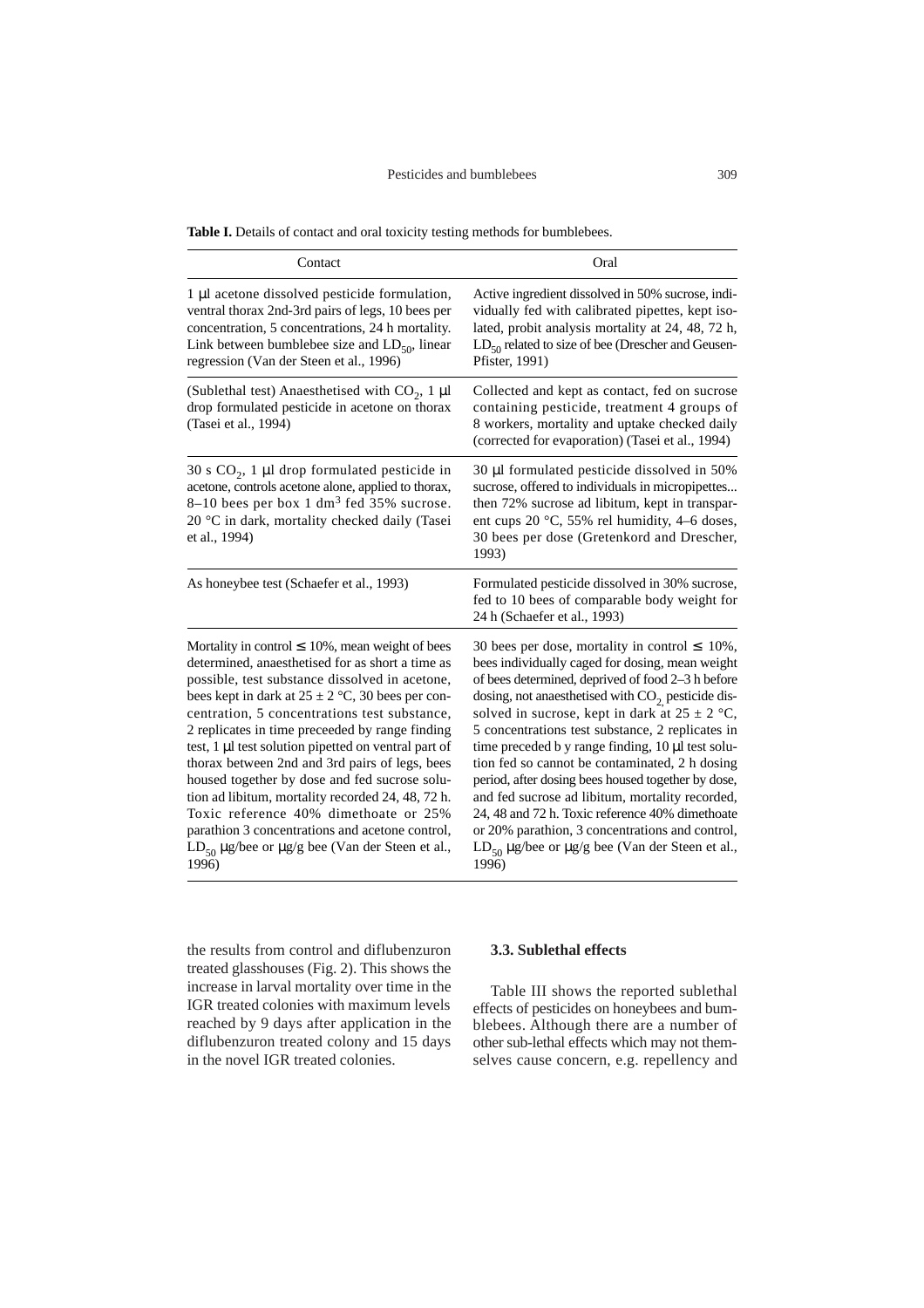| Pesticide             | Contact $LD_{50}$<br>A. mellifera                              |                            | Oral $LD_{50}$<br>A. mellifera     |                            | Contact $LD_{50}$<br><b>B.</b> terrestris              |                            | Oral $LD_{50}$<br><b>B.</b> terrestris      |                            | Contact $LD_{50}$<br>B. lucorum             | Contact $LD_{50}$<br>B. agrorum (pascuorum) B. lapidarius                 |                            | Oral $LD_{50}$                                             |
|-----------------------|----------------------------------------------------------------|----------------------------|------------------------------------|----------------------------|--------------------------------------------------------|----------------------------|---------------------------------------------|----------------------------|---------------------------------------------|---------------------------------------------------------------------------|----------------------------|------------------------------------------------------------|
|                       | µg ai/bee                                                      | $\mu$ g/g bee <sup>1</sup> | $\mu$ g ai/bee                     | $\mu$ g/g bee <sup>1</sup> | µg ai/bee                                              | $\mu$ g/g bee <sup>1</sup> | $\mu$ g ai/bee                              | $\mu$ g/g bee <sup>1</sup> | µg ai/bee                                   | µg ai/bee                                                                 | $\mu$ g/g bee <sup>1</sup> | µg ai/bee                                                  |
| Phosalone             | 8.9 <sup>f</sup>                                               | 89                         |                                    |                            |                                                        |                            | 60 (24h<br>$Rubitox)^a$                     | 286                        |                                             |                                                                           |                            |                                                            |
| Pirimicarb            | $> 54^f$                                                       | > 540                      |                                    |                            |                                                        |                            | 8.5 (24 h Pirimor<br>Granulat) <sup>a</sup> | 40                         |                                             |                                                                           |                            |                                                            |
| Oxydemeton<br>methyl  | 0.54 <sup>f</sup>                                              | 5.4                        |                                    |                            |                                                        |                            | 0.75(24h)<br>Metasystox $R$ <sup>a</sup>    | 3.6                        |                                             |                                                                           |                            |                                                            |
| Deltamethrin          | $0.05(24 h)^d$                                                 | 0.5                        |                                    |                            | 0.9 (48 h Decis<br>$CE$ in acetone) $e$                | 4.3                        | $0.6(24 h$ Decis) <sup>a</sup>              | 2.7                        |                                             |                                                                           |                            |                                                            |
| Acephate              |                                                                |                            | $(0.2 (24 h)^{b})$                 | 2.0                        |                                                        |                            | 135.5 $(24 h)^b$ ,<br>3.93 $(72 h)^b$       | 645<br>19                  |                                             |                                                                           |                            |                                                            |
| Methomyl              |                                                                |                            | $0.08(24 h)^{b}$                   | $0.8\,$                    |                                                        |                            | $3.2(24 h)^{b}$ ,<br>$2.6(72 h)^{b}$        | 15<br>12                   |                                             |                                                                           |                            | $2.78(24 h)^{b}$ ,<br>2.4 $(48 h)^b$ ,<br>$2.18(72 h)^{b}$ |
| Dimethoate            | $0.4(24 h)^c$<br>0.12(24)<br>and $(48 h)^f$<br>$0.1(24 h)^{g}$ | 4.0<br>1.2<br>1.0          | 0.12(24)<br>and 48 h) <sup>h</sup> | 1.2                        | 4.1–13 $(24 h)^c$<br>4.8 $(24-72 h)$ <sup>h</sup>      | $19 - 62$<br>23            | 4.7 $(24-72 h)^h$                           | 22                         | $(24 h)^{g}$<br>queens 5-20<br>$(24 h)^{g}$ | workers 2-5 workers 0.5-2<br>$(24 h)^{g}$<br>queens $1-5$<br>$(24 h)^{g}$ | $4 - 17$                   |                                                            |
| Alpha<br>cypermethrin | $0.03(24 h)^d$<br>$0.05(24 h)^f$                               | 0.3<br>0.5                 | $0.06(24 h)^d$                     | 0.6                        | $0.17(24 h)$ <sup>h</sup><br>$0.15(72 h)$ <sup>h</sup> | 0.81<br>0.71               | $0.52(24 h)^f$<br>$0.36(72 h)^f$            | 2.5<br>1.7                 |                                             |                                                                           |                            |                                                            |
| Permethrin            | $(0.1 (24 h)^d)$                                               | 1.0                        | $0.03(24 h)^d$                     | 0.3                        | $0.81(24 h)$ <sup>h</sup><br>$0.82(72 h)$ <sup>h</sup> | 3.9<br>3.9                 |                                             |                            |                                             |                                                                           |                            |                                                            |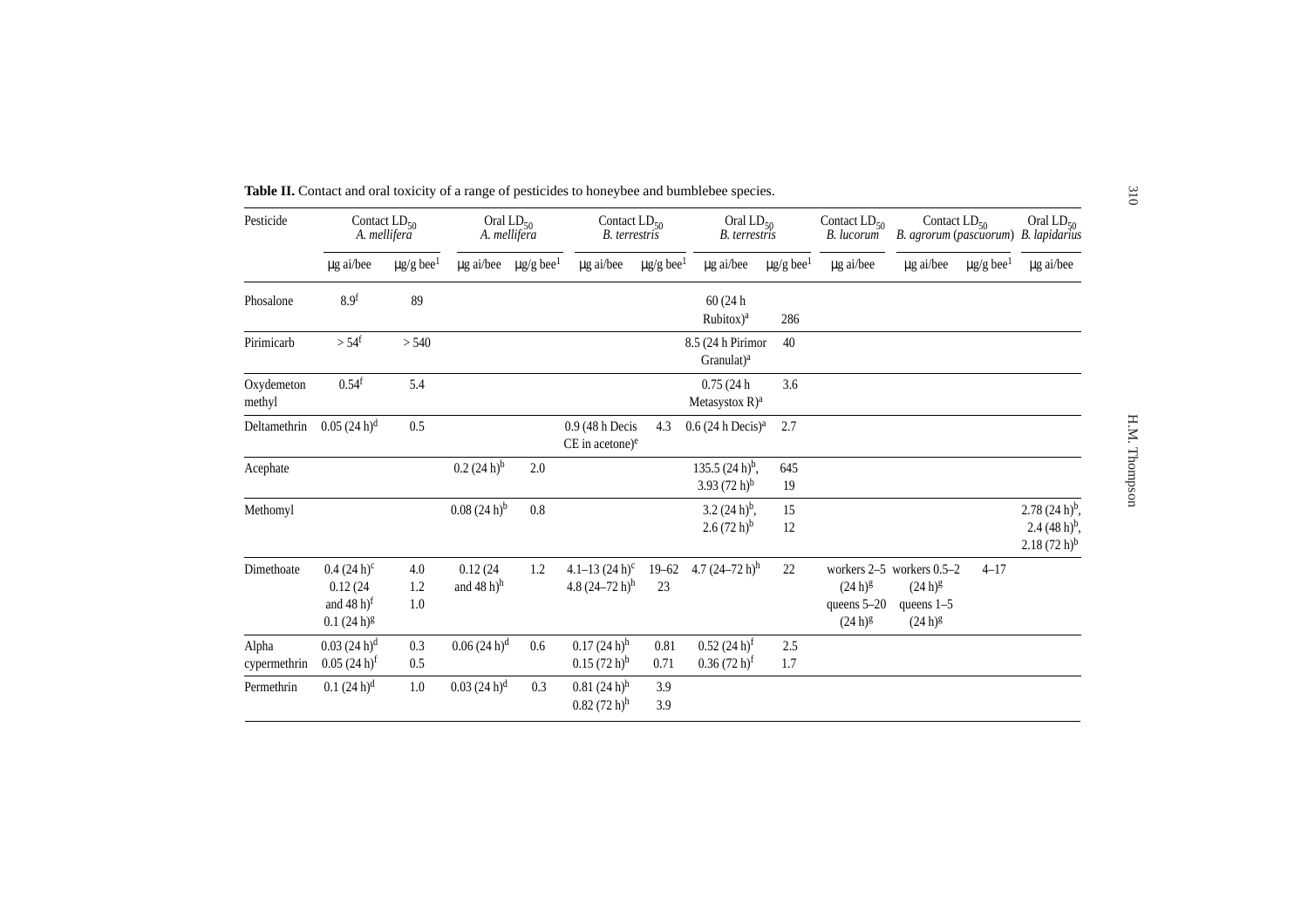Table II. (Continued).

| Pesticide           | Contact $LD_{50}$<br>A. mellifera |                            | Oral $LD_{50}$<br>A. mellifera |                                           | Contact $LD_{50}$<br>B. terrestris                     |                            | Oral $LD_{50}$<br>B. terrestris |                            | Contact $LD_{50}$<br>B. lucorum                                 | Contact $LD_{50}$<br>B. agrorum (pascuorum) B. lapidarius                      |                            | Oral $LD_{50}$ |
|---------------------|-----------------------------------|----------------------------|--------------------------------|-------------------------------------------|--------------------------------------------------------|----------------------------|---------------------------------|----------------------------|-----------------------------------------------------------------|--------------------------------------------------------------------------------|----------------------------|----------------|
|                     | $\mu$ g ai/bee                    | $\mu$ g/g bee <sup>1</sup> |                                | $\mu$ g ai/bee $\mu$ g/g bee <sup>1</sup> | µg ai/bee                                              | $\mu$ g/g bee <sup>1</sup> | µg ai/bee                       | $\mu$ g/g bee <sup>1</sup> | µg ai/bee                                                       | $\mu$ g ai/bee                                                                 | $\mu$ g/g bee <sup>1</sup> | µg ai/bee      |
| Chlorpyrifos        | $0.059(24 h)^f$                   | 0.59                       |                                |                                           | 2.39(24 h)h<br>$1.58(72 h)$ <sup>h</sup>               | 11.4<br>7.5                |                                 |                            |                                                                 |                                                                                |                            |                |
| Demeton S<br>Methyl | $0.26(24 h)^f$                    | 2.6                        |                                |                                           | $3.27(24 h)$ <sup>h</sup><br>$2.68(72 h)$ <sup>h</sup> | 15.6<br>13                 |                                 |                            |                                                                 |                                                                                |                            |                |
| Demeton<br>methyl   | $0.5(24 h)^g$                     | 5.0                        |                                |                                           |                                                        |                            |                                 |                            | workers $1-2$<br>$(24 h)^{g}$<br>$(24 h)^{g}$                   | workers $1-3$<br>$(24 h)^{g}$ 8-25<br>queens 6-24 queens 10-24<br>$(24 h)^{g}$ |                            |                |
| Disulfoton          | $5.0(24 h)^{g}$                   | 50                         |                                |                                           |                                                        |                            |                                 |                            | workers $2-10$<br>$(24 h)^{g}$<br>queens $> 40$<br>$(24 h)^{g}$ | workers 1-4<br>$(24 h)^{g} 8-33$<br>queens $5-10$<br>$(24 h)^{g}$              |                            |                |
| Phorate             | $0.3(24 h)^{g}$                   | 3.0                        |                                |                                           |                                                        |                            |                                 |                            | workers $1-2$<br>$(24 h)^{g}$<br>queens $6-23$<br>$(24 h)^{g}$  | workers $1-2$<br>$(24 h)^{g} 8-17$<br>queens $1-5$<br>$(24 h)^{g}$             |                            |                |

1 Calculated average based on *A. mellifera* = 0.10 g; *B. Terrestris* = 0.21 g, *B. pascuorum* = 0.12 g; a (Gretenkord and Drescher, 1993); b (Drescher and Geusen-Pfister, 1991), <sup>c</sup> (Van der Steen et al., 1996); <sup>d</sup> (Inglesfield, 1989); <sup>e</sup> (Tasei et al., 1994); <sup>f</sup> (Greig-Smith et al., 1994), <sup>g</sup> (Stevenson and Racey, 1966);<br><sup>h</sup> unpublished NBU data.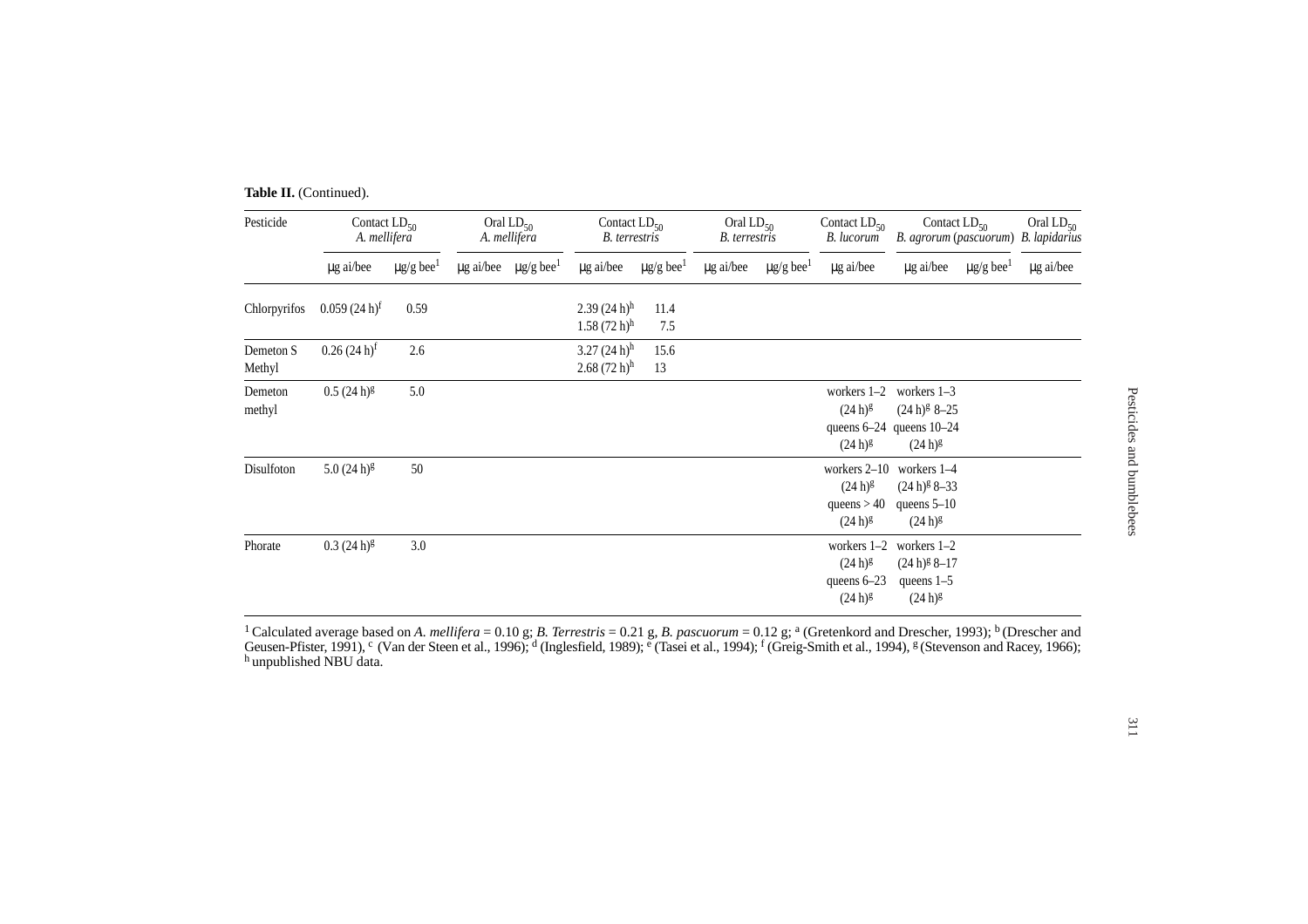312 H.M. Thompson



**Figure 2.** Number of dead larvae in treated glasshouses from 3 days before to 21 days after the first spray application of diflubenzuron or a novel IGR (applications were made on days 0 and 10) (Thompson and Barrett, 2000).

decreased house-cleaning, effects such as disruption of homing flights and decreased longevity may result in significant impacts on colonies. There is a need to account for these, as well as mortality, in pesticide risk assessment.

It appears at present that the repellency observed in honeybees exposed to pyrethroid insecticide treated crops also occurs in bumblebees. However, such repellency will be less effective in reducing the risk associated with these insecticides if bees are foraging on the crop at the time of application (i.e. they are oversprayed directly) or the pyrethroid toxicity is increased by application in a tank mix with EBI fungicides (Thompson, 1996).

It is apparent that further work is required to understand the sublethal impact of pyrethroid exposure on bumblebees. Although these pesticides are repellent, initial exposure of bees may seriously affect their ability to forage or return to the nest. In honeybees this has been observed as total loss of flying bees from a colony. Colonies of honeybees may be able to recover from

such a loss through replacement from emerging brood at the height of the season. However, the far smaller size of bumblebee colonies results in such a loss having a potentially far greater impact.

#### **3.4. Size variation and pesticide toxicity**

The mass of an individual bee varies greatly according to larval nutrition, crop load and pollen load. Size variation within and between different colonies of the same species can be significantly greater than variation between species (Van der Steen et al., 1996). In general, queens are much larger than workers although there can be considerable size overlap (Prys-Jones, 1982). There are some generalisations which can be made, however, *B. pascuorum* and *B. pratorum* are 'small' species, compared with *B. terrestris* (and *B. lucorum*)*.* 

Van der Steen (1994) showed that the acute contact and oral toxicity of dimethoate is correlated with the size of the bumblebee (*B. terrestris*). He investigated the toxicity of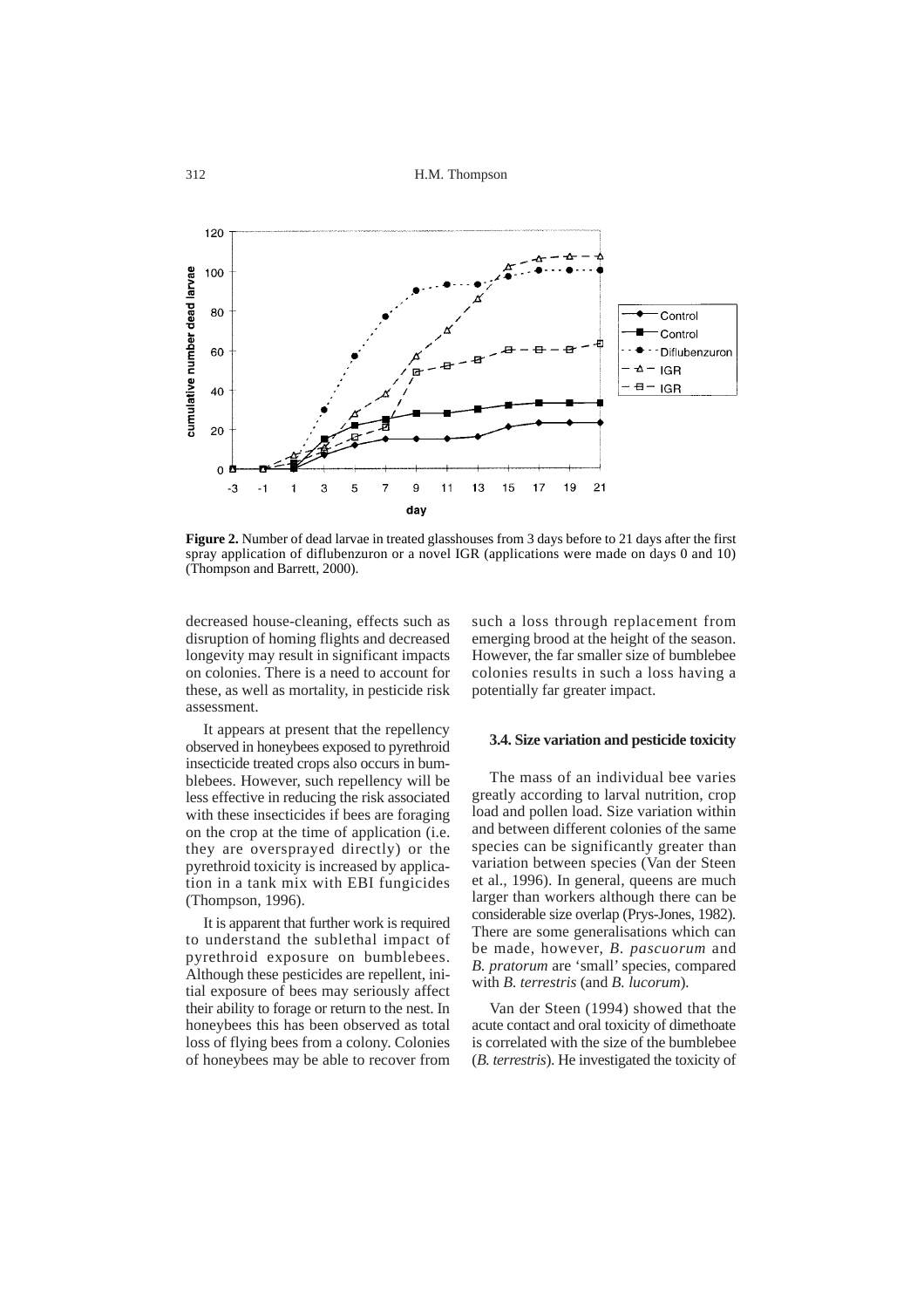| Pesticide                                                          | Species      | Effect                                                                                                                                                               | Reference                                                   |
|--------------------------------------------------------------------|--------------|----------------------------------------------------------------------------------------------------------------------------------------------------------------------|-------------------------------------------------------------|
| Diazinon, carbaryl, resmethrin                                     | A. mellifera | Decreased longevity and foraging age carbaryl $>$ resmethrin $>$ diazinon, newly<br>emerged workers more sensitive to effects than 14 day workers                    | Mackenzie and Winston, 1989                                 |
| Cypermethrin (Fastac)                                              | A. mellifera | Repellency for 2 days after treatment on flowering mustard and artificial aphid<br>honeydew on winter wheat                                                          | Shires et al., 1984;<br>Shires et al., 1984a                |
| Dicofol                                                            | A. mellifera | Decreased rate of learning task dependent response                                                                                                                   | Stone and Willmer, 1989                                     |
| Deltamethrin $(1/27$ LD <sub>50</sub> )                            | A. mellifera | Disruption of homing flight, 81% took $>$ 3 times as long as controls to return<br>to nest within time                                                               | Vandame, 1995                                               |
| Parathion $(< 0.03 \text{ µg/bee})$                                | A. mellifera | Disruption of communication dance of foragers on vertical plane due to effects<br>on gravity receptors                                                               | Schricker and Stephen, 1970;<br>Stephen and Schricker, 1970 |
| Permethrin (25% $LD_{50}$ )                                        | A. mellifera | Retards learning (classical conditioning of proboscis extension) for 3 days,<br>beesbees trained prior to exposure no effect                                         | Mamood and Waller, 1990                                     |
| Permethrin, methoxychlor,<br>malathion, diflubenzuron,<br>carbaryl | A. mellifera | Decreased house cleaning (accumulated debris, dead bees)                                                                                                             | Nation et al., 1986                                         |
| Permethrin $(0.001 \mu g/$ bee)                                    | A. mellifera | Significantly increased self-cleaning, trembling dance, abdomen tucking,<br>rotating, and cleaning abdomen, less walking, body insertion, food giving<br>or foraging | Cox and Wilson, 1984                                        |
| Permethrin                                                         | A. mellifera | Decreased foraging on treated sweet corn                                                                                                                             | Pike et al., 1982                                           |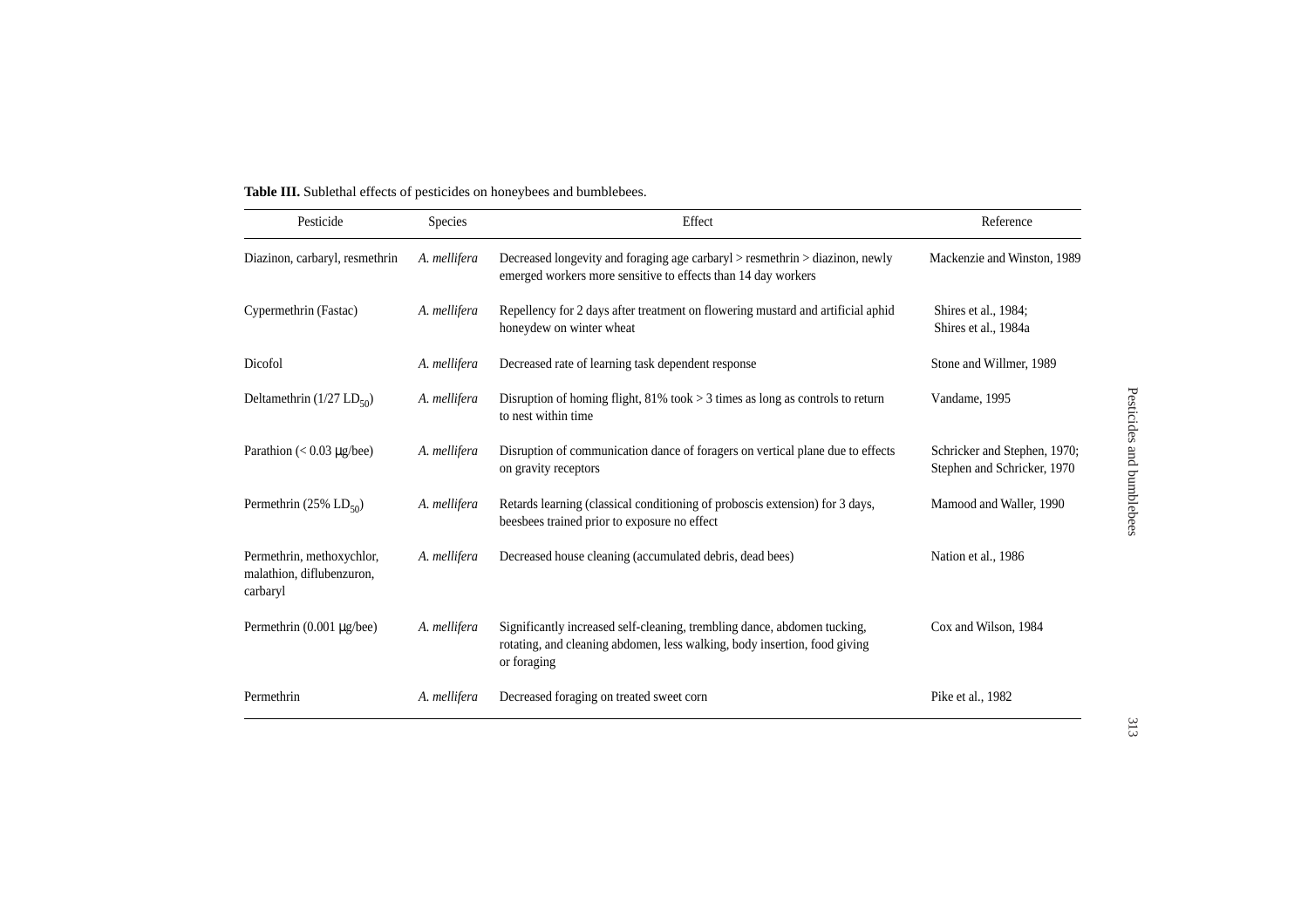|                                                                             |                      |                                                                                                                                                                                                                                                         |                               | 314           |
|-----------------------------------------------------------------------------|----------------------|---------------------------------------------------------------------------------------------------------------------------------------------------------------------------------------------------------------------------------------------------------|-------------------------------|---------------|
|                                                                             |                      |                                                                                                                                                                                                                                                         |                               |               |
| Table III. (Continued).                                                     |                      |                                                                                                                                                                                                                                                         |                               |               |
| Pesticide                                                                   | <b>Species</b>       | Effect                                                                                                                                                                                                                                                  | Reference                     |               |
| Pyrethroids (survivors at $LC_{50}$ )                                       | A. mellifera         | Odor training response affected, max 60% response compared to control<br>$flucythrinate = cyfluthrin > permethrin = fenvalerate = cypermethrin > fluvalinate$                                                                                           | Taylor et al., 1987           |               |
| Deltamethrin                                                                | <b>B.</b> terrestris | At 12.5 g/ha on white mustard in bloom, very low losses bumblebees                                                                                                                                                                                      | Tasei and Carre, 1987         |               |
| Deltamethrin                                                                | <b>B.</b> terrestris | 0.08–0.16 mg/kg topical application increased sucrose uptake by 40–100%.<br>0.1-0.2 mg/kg in sucrose decreased uptake by 47-59%,<br>no effect 0.01–0.2 mg/l sucrose on production of workers by queen                                                   | Tasei et al., 1994            | H.M. Thompson |
| Range of pesticides (2X highest<br>recommended rate for flowering<br>crops) | B. terrestris        | No effect pirimicarb, propoxur, endosulfan, phosalone, fenoxycarb,<br>high mortality-parathion, high mortality long term effect-oxydemeton methyl,<br>high mortality repellent effect-deltamethrin, lambdacyhalothrin, moderate<br>mortality-dimethoate | Gretenkord and Drescher, 1993 |               |
| Permethrin, cypermethrin                                                    | A. mellifera         | Repellency-transitory inhibition of activity (fully reversible in 24 h) following<br>contact, no permanent effects on memory function or foraging efficiency                                                                                            | Reith and Levin, 1988         |               |
| Deltamethrin                                                                | <b>B.</b> terrestris | Decreased uptake of treated sucrose by approx. 50%                                                                                                                                                                                                      | Tasei et al., 1994            |               |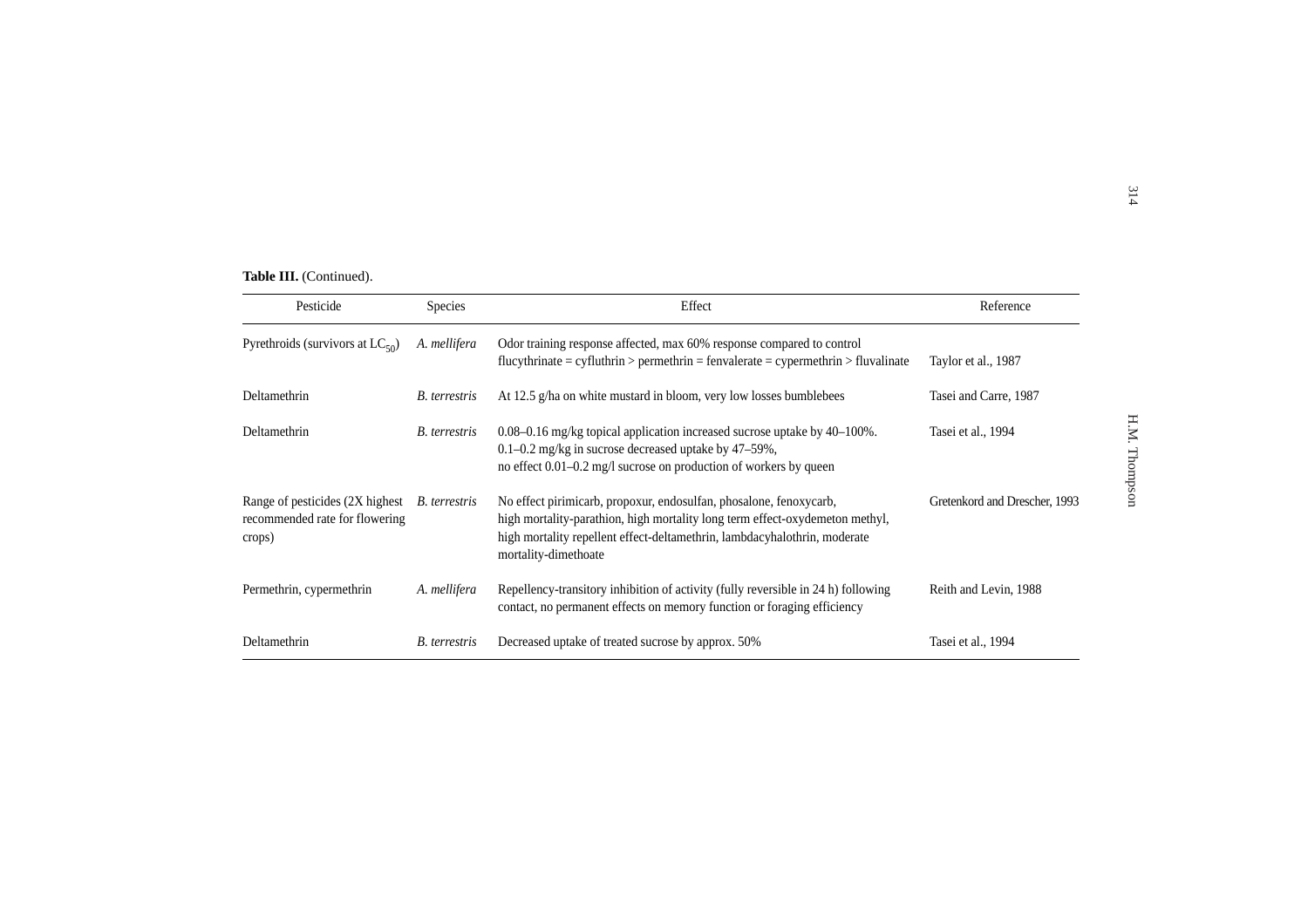dimethoate to five size classes of bumblebees ranging from 0.162 g to 0.297 g. When corrected for weight, bees in the mid-range  $(0.168-0.285 \text{ g})$  have similar  $LD_{50}$  values 33–37  $\mu$ g/g bee but small bees (0.162 g) have a lower  $LD_{50}$  at 25  $\mu$ g/g bee and large bees (0.297 g) have a higher  $LD_{50}$  at 44  $\mu$ g/g bee. Therefore although correcting for size can reduce the variability in the mid-range of size, significantly smaller and significantly larger bees have differing  $LD_{50}$ s in terms of weight. It is therefore important that data for bumblebees are quoted in terms of weight of the bees tested as, unlike honeybees, their weight can vary significantly between individuals.

Size may also influence oral exposure of bumblebees to pesticides. The quantity of nectar which a bumblebee drinks from a flower has been investigated by Prys-Jones (1982). Uptake rate and total volume of sugar solution imbibed were found to vary according to body weight.

The uptake rate is positively correlated to body size, such that larger bees can drink faster – in general, a doubling of body weight led to a 30–40% increase in uptake rate (Prys-Jones, 1982). The total quantity of nectar drunk also depends on body weight in some species, particularly *B. pascuorum*. Lighter bees can take proportionally larger loads than heavier bees. In real flowers longtongued bees have been recorded to be faster drinkers than short-tongued bees of similar body size (Harder, 1983).

# **3.5. Secretion of pesticides into nectar and pollen**

There are two possible routes of exposure of bumblebees to pesticides, through uptake of nectar or pollen into which the pesticide has been secreted or through contact with treated foliage or flowers. Systemic pesticides are most likely to occur in nectar and pollen and in nectar their concentrations depends on both the amount and method of secretion. A number of studies have shown contamination of nectar following pesticide exposure (Davis and Shuel, 1988). Investigations with dimethoate and carbofuran in bugleweed (*Ajuga reptans*)*,* oilseed rape (*Brassica napus*) and field beans (*Vicia faba*) showed an apparent selective transport of the insecticides into the nectar as the concentration in nectar often exceeded that in the solution in which the excised flowers were exposed, i.e. it is more than passive movement with water (Davis and Shuel, 1988). There are several reports that it is not only the truly systemic pesticides which can be detected in nectar but also penetrating chemicals such as parathion can result in toxic nectar for up to 24 hours (Jaycox, 1964). Even systemic granular insecticides can penetrate sufficiently into nectar to kill bees although to a far lower extent (Jaycox, 1964).

#### **4. RISK ASSESSMENT**

This review suggests that bumblebees are potentially exposed to a wide range of pesticide applications to crops and spray drift on flowering weeds in or near crops. Due to their smaller size, particularly early in the season, bumblebee colonies are more sensitive to impacts on worker numbers than honeybees. Risk assessments for honeybees can be shown to apply to a single bumblebee species for a small number of insecticide classes. A larger database is required on the relative toxicity of fungicides, herbicides and IGRs to bumblebees compared to honeybees to provide more confidence in the extrapolation. These data can be readily generated for *B. terrestris* given their widespread availability due to their commercial use. However, there are few data available on the relative sensitivity of *B. terrestris* compared with other species likely to be exposed and these data need to be generated for a small number of carefully selected, representative, pesticides to ensure protection of these species.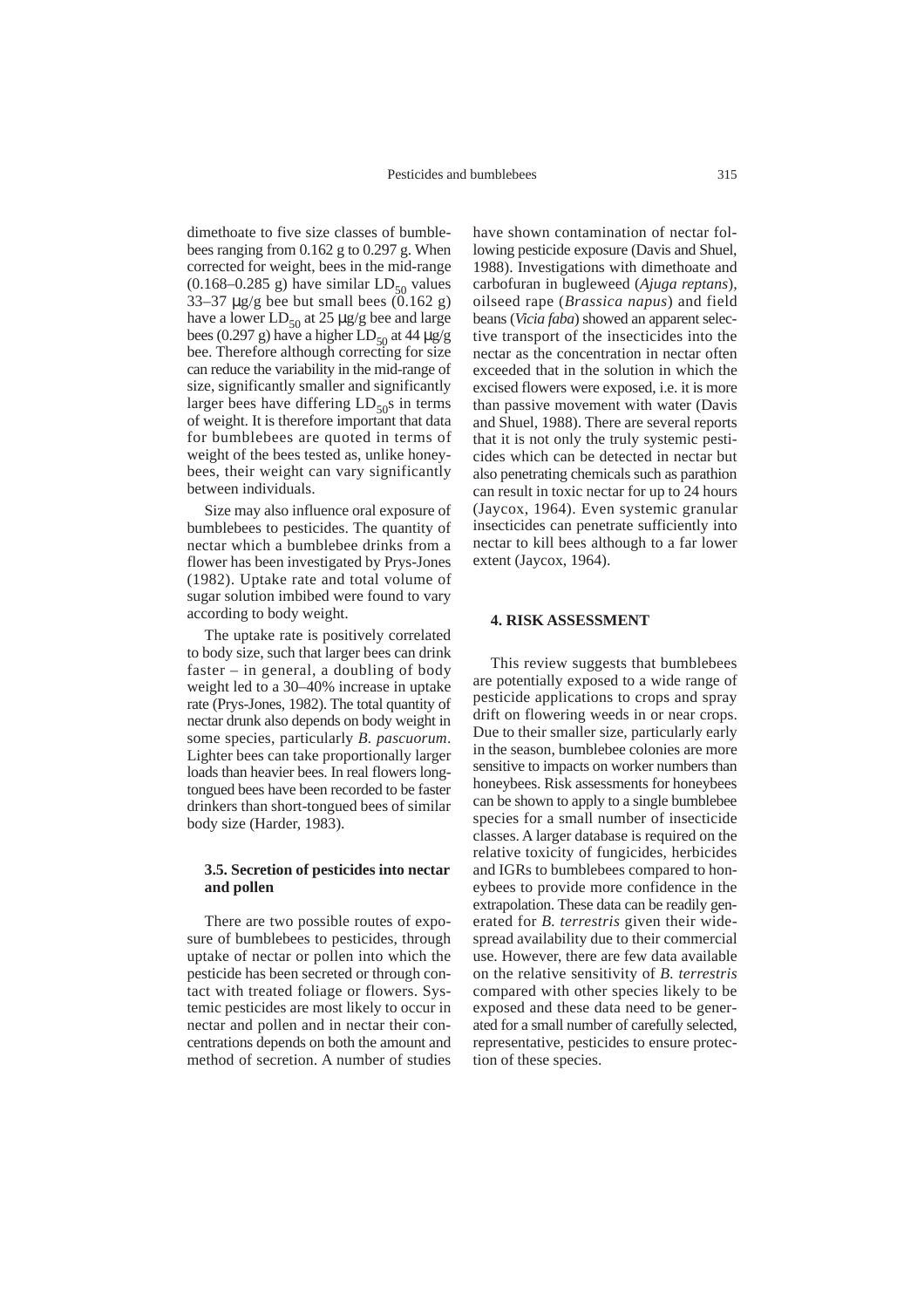There is also a scarcity of quantitative data on the exposure of bumblebees to pesticides or data which can be readily extrapolated from honeybees. This results in the estimates of exposure being limited to extrapolation from qualitative data or from residue data from other invertebrate species.

Risk assessments in Europe are routinely based on the toxicity-exposure ratio (TER) i.e. the toxicity of the compound (mg/kg) and the dose available (mg/kg), usually by oral intake (EU 91/414). However, for honeybees an empirical approach (hazard quotient) has been developed (EPPO, 1993) based on the application rate of the pesticide (g ai/ha) and the toxicity to the bee (µg/bee). These approaches are reviewed below together with other methods of assessing exposure which may be more readily adapted for use with bumblebees.

#### **4.1. Hazard quotient**

A hazard quotient (application rate (g ai/ ha)/LD<sub>50</sub> ( $\mu$ g/bee)) of < 50 is used to define a pesticide as harmless to honeybees, 50–2500 as slight to moderately toxic and > 2500 as dangerous to bees (EPPO, 1993). This approach does not take into account the size/weight of the bee or the route of exposure. For example, an application rate of 15 g ai/ha for alphacypermethrin gives a hazard ratio of 88 for bumblebees and 500 for honeybees, purely due to the difference in toxicity for the individual. Furthermore, this use of a hazard ratio also does not take into account the differences in foraging behaviour and thus exposure of bumblebees.

#### **4.2. Insect residue based data**

Pesticide residues on large insects (mg/kg) are calculated by Kenega (1973) as 2.7× application rate in kg/ha and are mainly used for assessing intake in insectivorous birds and mammals (EU 91/414). In this TER approach the residue is compared to the  $LD_{50}$ . Therefore, at an application rate for alphacypermethrin of 0.015 kg/ha the residue on a large insect would be 0.041 µg/g. Taking the toxicity of alpha cypermethrin to bumblebees of 0.81 µg/g bee this gives a TER of 20 and a medium risk classification. The classification for honeybees would be TER of 7, a high risk classification. However, this approach is solely based on external residue data and does not take into account the direct uptake on contaminated nectar by bees or the differences in foraging behaviour between species.

#### **4.3. Bee residue data**

There have been few quantitative studies to assess the exposure of bees to pesticides. Koch and Weiber (1997) reported the results of a field study using a fluorescent tracer to assess the exposure of honeybees to pesticides applied to crops. The only route which could be assessed in this manner is contact exposure but it provides information which may be extrapolated to other species with similar behaviour patterns.

Using the data produced by (Koch and Weiber, 1997) to produce a dose/toxicity (D/T) for alphacypermethrin at 15 g ai/ha gives a residues of 35 ng/bee  $(0.175 \text{ µg/g})$ bee) and D/T of 0.22 for bumblebees and a residue of 13.5 ng/bee (0.135 µg/g bee) and D/T of 0.45 for honeybees. These are both high risk classifications. This method allows the larger surface area of the bumblebee to be taken into account in the risk assessment. However, further data are required to determine the scale of difference in contact exposure between bumblebees and honeybees based on their behaviour, e.g. number of foraging trips and number of flowers visited. This could be obtained by the same method as (Koch and Weiber, 1997) using a non-toxic dye. There is a need however to develop a model of both contact and oral exposure to pesticides to allow extrapolation between honeybees and bumblebees.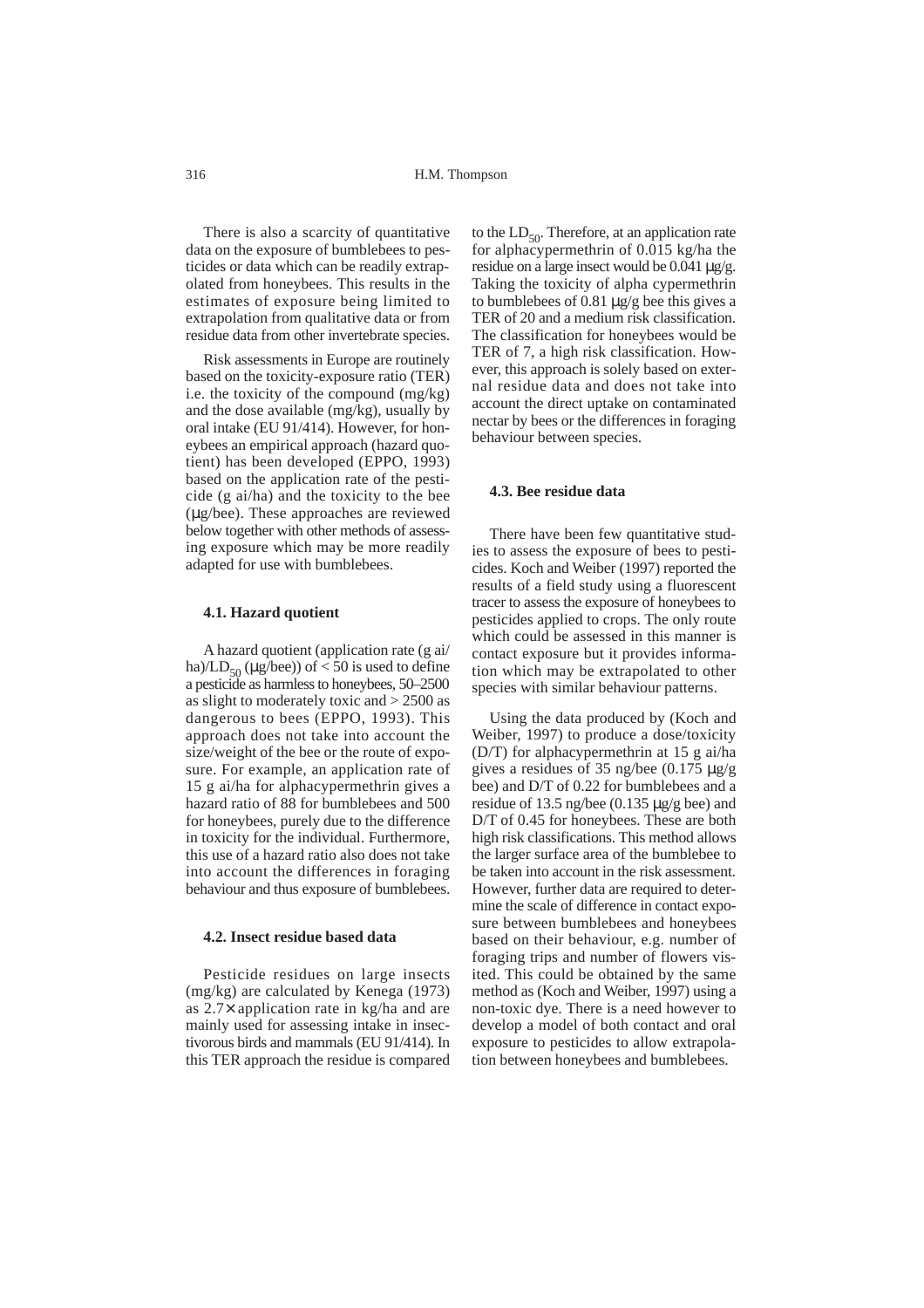### **4.4. Pesticide incidents**

The submission of bumblebees to the Wildlife Incident Investigation Scheme may provide information on the scale of any problem. Only three incidents involving bumblebees have been reported and pesticides detected, one each in 1995, 1996 and 1997.

1. In 1995 the incident involved dimethoate  $(0.29 \text{ µg/bee}$  dimethoate,  $0.12 \text{ µg/}$ bee omethoate) and may have been linked to an application to oilseed rape in full flower (misuse of the pesticide) but this could not be confirmed.

2. In 1996 0.033 µg/bee lambda cyhalothrin was detected in dead bumblebees after an application to field beans in full flower (a misuse of the pesticide). Although honeybee colonies were situated nearby no deaths occurred.

3. In 1997 alphacypermethrin (0.0044 µg/ bee) was detected in dead bumblebees which had been foraging on oilseed rape which had been sprayed whilst in flower. The spray was applied at 1915 and 1930 (i.e. evening) and contained a mixture of alphacypermethrin, carbendazim and iprodione.

Therefore of the three incidents reported in which pesticides were detected two were apparent misuse (spray application to a flowering crop) and only one followed normal use. The latter demonstrates the potential for exposure of bumblebees at the time when spraying is recommended as no honeybee colonies were affected. It is likely that there are far more bumblebee deaths than the levels reported through the Scheme. These data show that the incident reporting scheme cannot be relied upon to reflect the level of incidents involving bumblebees.

Many of the reported pesticide incidents involving honeybees probably also result in mortality of bumblebees and, together with a reduction in suitable habitat, these have contributed significantly to the decline in bumblebees in the UK over the last 20 years. Applications of sprays to flowering crops or weeds at times when honeybees are less active are likely to result in unreported bumblebee deaths. There is a need to protect foraging bumblebees from direct overspray during the early morning and late evening when pesticides which are repellent but highly toxic are applied, i.e. pyrethroids. Of particular concern are those pesticides applied when queens are emerging and establishing colonies, e.g. March/April, when colonies may be significantly impacted by the loss of a small number of workers or the queen. This is a problem which cannot readily be addressed by risk management measures due to differing foraging profiles of honeybees and bumblebees but does need to be taken into account in risk assessment and the development of more selective compounds.

#### **5. CONCLUSIONS**

The reliable extrapolation of risk for pesticides from honeybees to bumblebees depends on the extent of variations in exposure and toxicity. Bumblebees use the majority of insect-pollinated crop plants to a large extent and are likely to be exposed to the same pesticide applications as honeybees. In addition, significantly greater exposure of bumblebees is likely to occur due to spray drift onto forage plants in and around field margins when non-flowering crops are sprayed. Of particular concern in extrapolation of risk assessments which are based on applications of sprays, e.g. pyrethroids, to flowering crops or weeds at times when honeybees are less active but bumblebees are active. In conclusion it is likely that exposure of bumblebees is at least that of honeybees and probably greater.

Generally, the toxicity of the pesticides for which data are available are lower to bumblebees than honeybees when expressed on a weight basis. However, it should also be remembered that the data available are limited in terms of number and type of insecticides. There is a need to increase the amount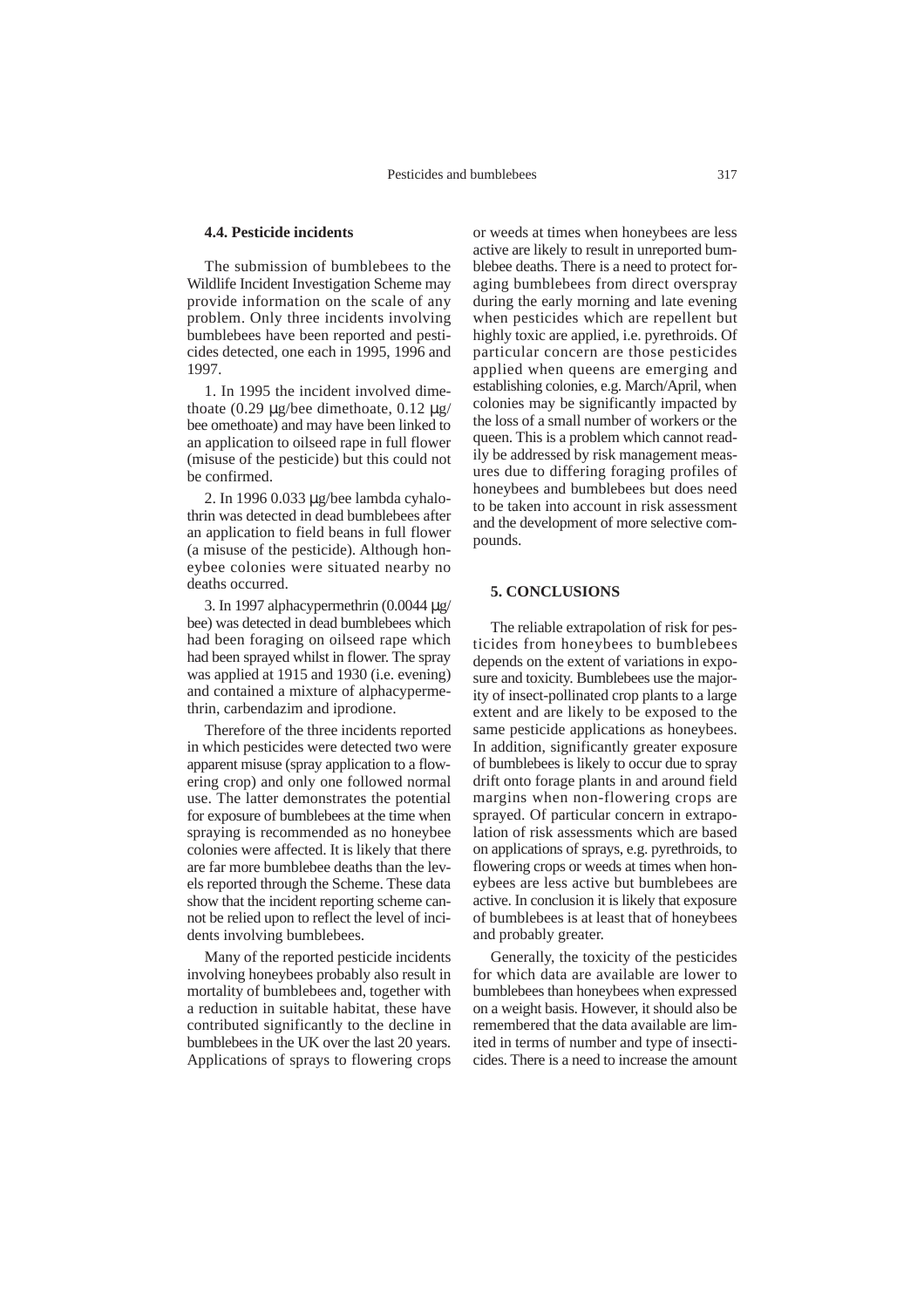of toxicity data available for bumblebees in order to support the assumption that they are less susceptible than honeybees.

The behaviour of the species affects also the risk posed. Of particular concern are those pesticides applied when queens are emerging and establishing colonies, e.g. March/April, when colonies may be significantly impacted by the loss of a small number of workers or the queen. This is a concern specific for bumblebees as only the queen and not the entire colony overwinters. These significant differences in behaviour of species cannot be readily addressed by simple risk management methods, e.g. changing timings of applications. Differences in foraging behaviour, ecology etc. need to be taken into account in risk assessment and the development of more selective compounds.

**Résumé – Estimation de l'exposition des bourdons (***Bombus* **sp.) aux pesticides et de leur toxicité.** Il y a eu un déclin important des populations de bourdons dans les 30 dernières années, particulièrement dans le sud de la Grande Bretagne, qui peut être dû en partie à l'utilisation de certains pesticides. Les bourdons sont d'importants pollinisateurs de certaines cultures et de nombreuses plantes sauvages et sont considérés comme des insectes « auxiliaires » (Corbet et al., 1001 ; Williams, 1997 ; Prys-Jones and Corbet, 1991). De nombreux pesticides utilisés actuellement, tels que les pyréthrinoïdes, connus pour être plus toxiques à basse température, sont appliqués tôt le matin ou tard le soir. Ils peuvent donc constituer un grand danger pour les bourdons qui butinent à des températures inférieures à celles auxquelles butinent les abeilles domestiques (Fig. 1). Des notifications de mortalités de bourdons sont peu probables car ces insectes ne sont pas élevés et, leurs colonies étant relativement petites, ils vont mourir en petits nombres. Cette mise au point vise à évaluer les données disponibles concernant l'exposition des bourdons aux pesticides et la toxicité de ces derniers pour les bourdons et d'identifier les approches possibles pour estimer les risques.

Cette mise au point suggère que les bourdons sont potentiellement exposés à un large éventail de traitements pesticides sur les cultures et à des dérives de pulvérisation sur les adventices en fleurs dans ou près des cultures. En raison de leur taille restreinte, en particulier en début de saison, les colonies de bourdons sont plus sensibles que les colonies d'abeilles domestiques à la réduction du nombre d'ouvrières. On a montré que la toxicité des pesticides pour les abeilles domestiques étaient la même que pour une espèce de bourdon donnée (Tab. I) pour un petit nombre de classes de pesticides (Tab. II) avec un large éventail d'effets sublétaux observés (Tab. II, Fig. 2). Il est nécessaire d'établir une large base de données concernant la toxicité relative des fongicides, herbicides et régulateurs de croissance pour les bourdons comparée à la toxicité pour les abeilles, afin de fournir des extrapolations plus fiables. Ces données peuvent être facilement générées pour *B. terrestris* car elles sont largement disponibles en raison de l'utilisation commerciale de ce bourdon. Il y a pourtant peu de données existantes sur la sensibilité relative de *B. terrestris* comparée à celle des autres espèces susceptibles d'être exposées et il est nécessaire de générer ces données pour un petit nombre de pesticides représentatifs et soigneusement sélectionnés afin d'assurer la protection de ces espèces.

Nombre des incidents de pesticides signalés à propos des abeilles domestiques ont probablement entraîné des mortalités de bourdons et causé, avec la diminution des habitats appropriés, le déclin des populations de bourdons dans le Royaume-Uni au cours des 20 dernières années. Les pulvérisations sur les cultures ou les adventices en fleurs, à des périodes où les abeilles domestiques sont moins actives, sont susceptibles de causer des mortalités de bourdons non signalées. Le besoin existe de protéger les bourdons butineurs de la pulvérisation directe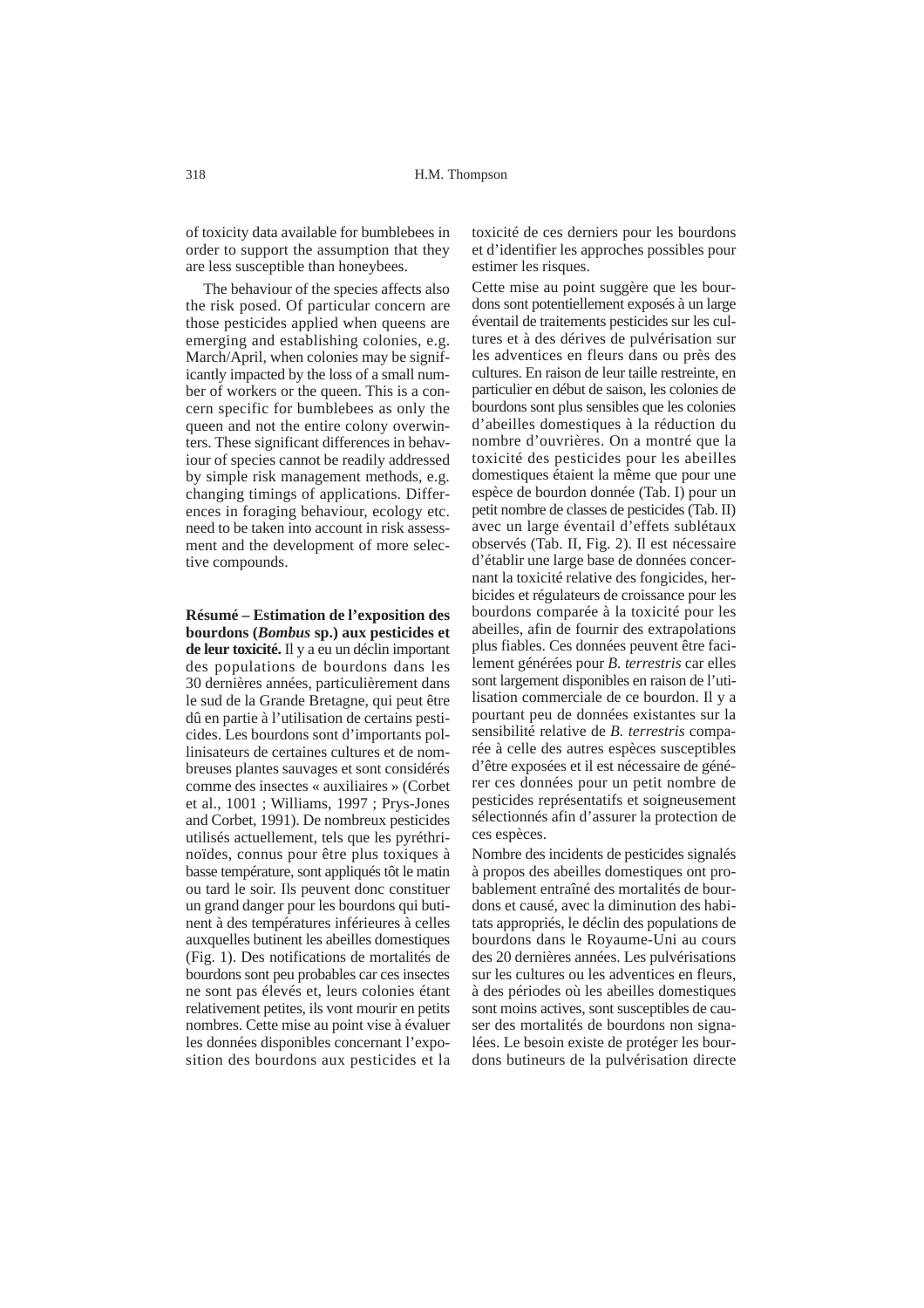tôt le matin et tard le soir, lorsque sont faits les traitements de pesticides répulsifs mais hautement toxiques, i.e. les pyréthrinoïdes. Une attention particulière doit être portée à ces pesticides appliqués lorsque les reines émergent et fondent les colonies, c'est-àdire en mars/avril, et que les colonies peuvent être touchées de façon significative par la perte de la reine ou d'un petit nombre d'ouvrières. C'est un problème qui ne peut pas être facilement résolu par des mesures de gestion des risques en raison des profils de butinage différentes des abeilles et des boudons, mais qu'il faut prendre en compte dans l'évaluation des risques et la mise au point de composés plus sélectifs.

# *Apis mellifera / Bombus terrestris* **/ plante transgénique /** *Bacillus thuringiensis* **/ inhibiteur de protéase**

**Zusammenfassung – Einschätzung der Kontamination und der Giftigkeit von Pestiziden bei Hummeln (***Bombus* **sp.).** In den letzten 30 Jahren ist das Vorkommen von Hummeln besonders in Südengland drastisch zurückgegangen. Möglicherweise liegt dies zum Teil an bestimmten Pestiziden. Hummeln sind wichtige Bestäuber von einigen Nutzpflanzen und vielen Wildpflanzen und gehören somit zu den Nutzinsekten (Corbet et al., 1991; Williams, 1997; Prys-Jones and Corbet, 1991). Viele zur Zeit benutzte Pestizide wie Pyrethroide sind dafür bekannt, dass sie bei niedrigen Temperaturen giftiger sind und werden daher am frühen Morgen oder späten Abend ausgebracht. Deshalb könnten diese Pestizide eine gröβere Gefahr für sammelnde Hummeln als für Honigbienen sein, weil diese bei niedrigeren Temperaturen ausfliegen (Abb. 1). Es ist unwahrscheinlich, dass das Sterben von Hummeln bemerkt wird, denn diese werden nicht als Haustiere gehalten und sie sterben nur in geringen Anzahlen, da ihre Völker relativ klein sind. Diese Übersicht versucht eine Auswertung der bekannten Daten über die Kontaminierung von Hummeln mit Pestiziden und ihre Giftigkeit durchzuführen. Auβerdem soll eine mögliche Risikoabschätzung vorgenommen werden.

Es wird angenommen, dass Hummeln potentiell einer groβen Zahl von Pestiziden ausgesetzt sind, die zur Schädlingsbekämpfung von Feldfrüchten und Obstplantagen eingesetzt werden und zusätzlich auf blühende Wildkräuter und andere Nutzpflanzen in der Nähe verwehen. Wegen ihrer geringen Individuenzahl sind Hummelvölker vor allem im Frühjahr viel empfindlicher für den Verlust einiger Arbeiterinnen als Honigbienen. Es konnte gezeigt werden, dass die Giftigkeit der Pestizide bei Hummeln ähnlich wie bei den Honigbienen ist (Tab. I). Das gilt für eine kleine Zahl von Pestizidklassen (Tab. II) und für eine groβe Zahl der beobachteten sublethalen Wirkungen (Tab. III, Abb. 2). Eine gröβere Datenbasis über die relative Giftigkeit von Fungiziden, Herbiziden und IGRs für Hummeln im Vergleich zu Honigbienen ist notwendig, um mehr Sicherheit bei der Extrapolation ihrer Wirkungen zu erhalten. Diese Daten könnten leicht bei *B*. *terrestris* erhoben werden, da diese durch ihre kommerzielle Nutzung weitverbreitet erhältlich sind. Im Vergleich zu anderen Arten, die wahrscheinlich auch Pestiziden ausgesetzt sind, gibt es inzwischen einige Daten über ihre relative Empfindlichkeit. Diese Daten müssen für eine bestimmte Zahl sorgfältig ausgesuchter und repräsentativer Pestizide erhoben werden, um einen Schutz dieser Arten zu gewährleisten.

Viele der bekannten Schadensfälle bei Honigbienen durch Pestizide haben wahrscheinlich auch zum Sterben von Hummeln geführt, und haben zusammen mit der Abnahme von geeigneten Lebensräumen zur Abnahme der Hummeln in UK in den letzten 20 Jahren geführt. Die Anwendung von Sprühmitteln in blühenden Äcker und Plantagen zu Zeiten, in denen Honigbienen weniger aktiv sind, haben wahrscheinlich unbemerkt zum Hummelsterben beigetragen. Es besteht die dringende Notwendigkeit,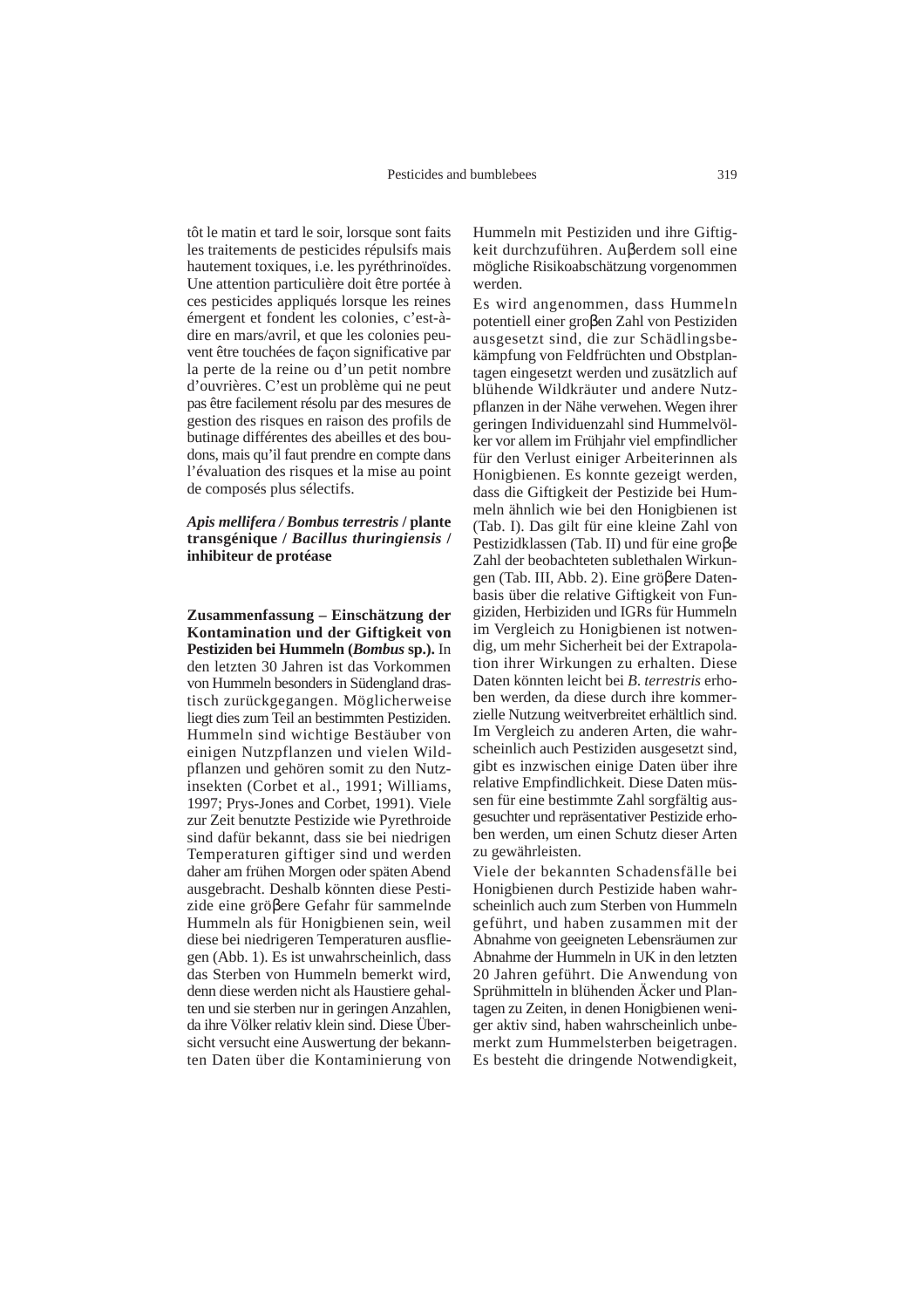sammelnde Hummeln vor einer direkten Besprühung in den frühen Morgen- und den späten Abendstunden zu schützen. In dieser Zeit werden solche Pestizide ausgebracht, die repellent Wirkung haben aber hoch toxisch sind, z.B. Pyrethroide. Besonders schlimm sind die Pestizide, die in der Phase der Nestgründung durch Königinnen versprüht werden, im März und April. In dieser Zeit sind die Völker besonders durch Verlust von wenigen Arbeiterinnen und der Königin gefährdet. Dieses Problem kann nicht so leicht durch Risikomanagement gelöst werden, da das Sammelverhalten von Honigbienen und Hummeln unterschiedlich ist. Aber es muss dringend bei der Risikoabschätzung und bei der Entwicklung von noch spezifischeren Verbindungen berücksichtigt werden.

#### **Hummeln / Pestizide / Kontamination / Risikoabschätzung**

#### **REFERENCES**

- Alford D.V. (1975) Bumblebees, Davis-Poynter Ltd., London.
- Barr C.J., Bunce R.G.H., Clarke R.T., Fuller R.M., Fuse M.T., Gillespie M.K., Broom G.B., Hallam C.J., Hornung M., Howard D.C., Ness M.J. (1996) The countryside survey – main report, Department of the Environment, London.
- Bishop J.A. (1994) Bumblebees (*Bombus hypnorum*) collect aphid honeydew on stone pine (*Pinus pumila*) in the Russian far-east, J. Kans. Entomol. Soc*.* 67, 220–222.
- Brian A.D. (1957) Differences in the flowers visited by four species of bumblebees and their causes, J. Anim. Ecol. 26, 69–96.
- Corbet S.A., Williams I.H., Osborne J.L. (1991) Bees and pollination of crops and wild flowers in the European Community, Bee World 72, 47–59.
- Corbet S.A., Fussell M., Ake R., Fraser A., Gunson C., Savage A., Smith K. (1993) Temperature and pollinating activity of social bees, Ecol. Entomol. 18, 17–30.
- Cox R.L., Wilson W.T. (1984) Effects of permethrin on the behaviour of individually tagged honeybees *Apis mellifera* L. (Hymenoptera: Apidae), Environ. Entomol. 13, 375–378.
- Davis A.R., Shuel R.W. (1988) Distribution of carbofuran and dimethoate in flowers and their secretion in nectar as related to nectary vascular supply, Can. J. Bot. 66, 1248–1255.
- De Wael L., De Greef M., Van Laere O. (1995) Toxicity of pyriproxifen and fenoxycarb to bumblebee brood using a new method for testing insect growth regulators, J. Apic. Res. 34, 3–8.
- Drescher W., Geusen-Pfister H. (1991) Comparative testing of the oral toxicity of acephate, dimethoate and methomyl to honeybees, bumblebees and syrphidae, Acta Hortic. 288, 133–136.
- EPPO (1993) Decision making scheme for the environmental risk assessment of plant protection products – honeybees, Bull. OEPP/EPPO Bull. 23, 151–165.
- Fussell M., Corbet S.A. (1991) Forage for bumblebees and honeybees in farmland, a case study, J. Apic. Res. 30, 87–97.
- Fussell M., Corbet S.A. (1992) Flower usage by bumble-bees: a basis for forage plant management, J. Appl. Ecol. 29, 451–465.
- Goodwin S.G. (1995) Seasonal phenology and abundance of early-, mid- and late-season bumblebees in Southern England 1985–1989, J. Apic. Res*.* 34, 79–89.
- Greig-Smith P.W., Thompson H.M., Hardy A.R., Bew M.H., Findlay E. (1994) Incidents of poisoning of honeybees (*Apis mellifera*) by agricultural pesticides in Great Britain 1981–1991, in: Stevenson J.H. (Ed.), Crop Prot. 13, 567–581.
- Gretenkord C., Drescher W. (1993) Effects of four pesticides (Decis, Metasystox, Pirimor, Rubitox) on the bumblebee *Bombus terrestris* L.: determination of the oral LD50 and preliminary results with semifield tests, Apidologie 24, 519–520.
- Harder L.D. (1983) Functional differences of the proboscides of the short- and long-tongued bees (Hymenoptera, Apoidae), Can. J. Zool*.* 61, 1580–1586.
- Inglesfield C. (1989) Pyrethroids and terrestrial nontarget organisms, Pestic. Sci*.* 27, 387–428.
- Jaycox E.R. (1964) Effect on honeybees of nectar from systemic insecticide-treated plants, J. Econ. Entomol*.* 57, 31–35.
- Kenega E.E. (1973) Factors to be considered in the evaluation of the toxicity of pesticides to birds in their environment, in: Coulston F., Korte F. (Eds.), Environmental Quality and Safety: Chemistry, Toxicology, and Technology, Georg Theme Publishers, Stuttgart, Germany, pp. 9–28.
- Koch H., Weiber P. (1997) Exposure of honeybees during pesticide application under field conditions, Apidologie 28, 439–447.
- Mackenzie K.E., Winston M.L. (1989) The effects of sub-lethal exposure to diazinon, carbaryl and resmethrin on longevity and foraging in *Apis mellifera* L., Apidologie 20, 29–40.
- Mamood A.N., Waller G.D. (1990) Recovery of learning responses by honeybees following a sublethal exposure to permethrin, Physiol. Entomol*.* 15, 55–60.